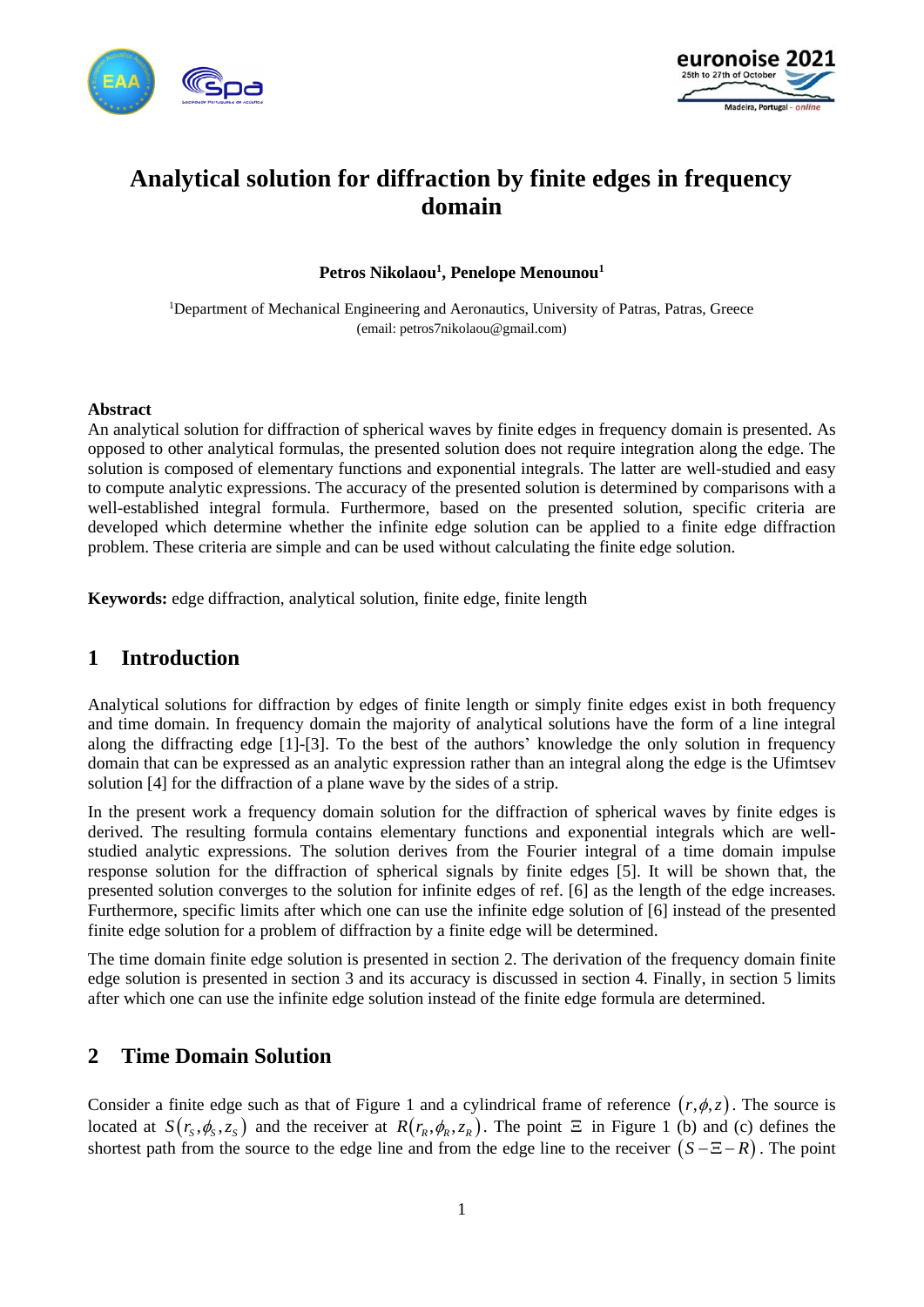

 $\Xi$  is named reference point and the path  $S - \Xi - R$  is named reference path. The length of the reference path is termed L, while the lengths of the paths through the edge ends  $E_1(0,0,l_1)$  and  $E_2(0,0,l_2)$  ( $S - E_1 - R$ and  $S - E_2 - R$ ), are termed  $L_1$  and  $L_2$ , respectively. It is

$$
L = \sqrt{(r_R + r_S)^2 + (z_R - z_S)^2}
$$
  
\n
$$
L_{1,2} = \sqrt{(l_{1,2} - z_S)^2 + r_S^2} + \sqrt{(l_{1,2} - z_R)^2 + r_R^2}
$$
\n(1)

A time domain solution for the diffraction of spherical signals by finite edges has been presented in previous work of the authors [\[5\].](#page-9-3) The solution is

$$
p_{\textit{inf.finite}}^{\textit{d}} = \pm \frac{1}{2} H\left(L_1/c - t\right) p_{\textit{inf}}^{\textit{d}}\left(t\right) + \frac{1}{2} H\left(L_2/c - t\right) p_{\textit{inf}}^{\textit{d}}\left(t\right), \tag{2}
$$

where the positive sign in Eq. (2) is used in the case where the reference point lies within the edge ends [\[Figure 1](#page-2-0) (b)] and the negative sign is used in the case where the reference point lies outside the edge ends [\[Figure 1](#page-2-0) (c)]. The symbol *H* stands for the Heaviside function  $H(x) = 0$  for  $x < 0$  and  $H(x) = 1$  for  $x > 1$ , the symbol c is the speed of sound, and  $p_{\text{inf}}^d$  is the solution for infinite edges also found in ref. [\[5\].](#page-9-3)

$$
p_{\text{inf}}^d = p_{\text{inf}}^{\text{di}} + p_{\text{inf}}^{\text{dr}} = -\left[\sqrt{c}/\left(2\pi\sqrt{L}\sqrt{r_{\text{R}}r_{\text{S}}}\right)\right] \cdot \left(\overline{t}_{\text{di}}\Phi_{\text{di}}\left[\sqrt{\tau}\left(\tau + \tau_{\text{lag}}^{\text{di}}\right)\right]^{-1} + \overline{t}_{\text{dr}}\Phi_{\text{dr}}\left[\sqrt{\tau}\left(\tau + \tau_{\text{lag}}^{\text{dr}}\right)\right]^{-1}\right), \quad (3)
$$

where the component  $p_{if}^{di}$  is associated with the incident signal and  $p_{if}^{dr}$  is associated with the reflected signal by the side of the barrier facing the source [\[Figure 1](#page-2-0) (a)]. The variable  $\tau$  is defined as  $\tau = t - L/c$  and expresses a time that starts to measure exactly when the diffracted signal by an infinite edge arrives to the receiver ( $\tau = 0$  for  $t = L/c$ ). The parameters  $\overline{t}_{di,dr}$  are time parameters given by  $\overline{t}_{di,dr} = r_s r_R \pi / [c(L + R_{di,dr})]$ . The parameter  $\Phi_{di, dr}$  are angle parameters given by  $\Phi_{di, dr} = (2\sqrt{2}/\pi) \cos[(\phi_R \pm \phi_S)/2]$ . Last the parameters  $\tau_{lag}^{di}$  and  $\tau_{lag}^{dr}$  are named diffraction time delay parameters and are defined as,

$$
\tau_{lag}^{di,dr} = (\pi/2) t_{di,dr} \Phi_{di,dr}^2 = c^{-1} (L - R_{di,dr}), \qquad (4)
$$

where the distances  $R_d$  and  $R_d$  are the direct distances from the source to the receiver and from the imagesource of reflection to the receiver, respectively with  $R_{di,dr} = \sqrt{r_s^2 + r_R^2 - 2r_R r_S} \cos(\phi_s \mp \phi_R) + (z_s - z_R)^2$  $R_{di,dr} = \sqrt{r_s^2 + r_R^2} - 2r_R r_S \cos(\phi_s \mp \phi_R) + (z_S - z_R)^2$ . The parameters  $\tau_{lag}^{di}$  and  $\tau_{lag}^{dr}$  express the time difference between the arrival of the diffracted signals  $p_{if}^{di}$  and  $p_{if}^{dr}$ , and the arrival of the sound signals of incidence and reflection, respectively.  $\tau_{lag}^{dr}$  and  $\tau_{lag}^{dr}$  are also measures of the angular distance of the receiver from the shadow boundaries *SBI* and *SBR* , respectively [\[Figure 1](#page-2-0) (a)].  $\tau_{lag}^{di}$  decreases and approaches zero as the receiver moves closer to *SBI*. Same holds for  $\tau_{lag}^{dr}$ as the receiver moves closer to *SBR*.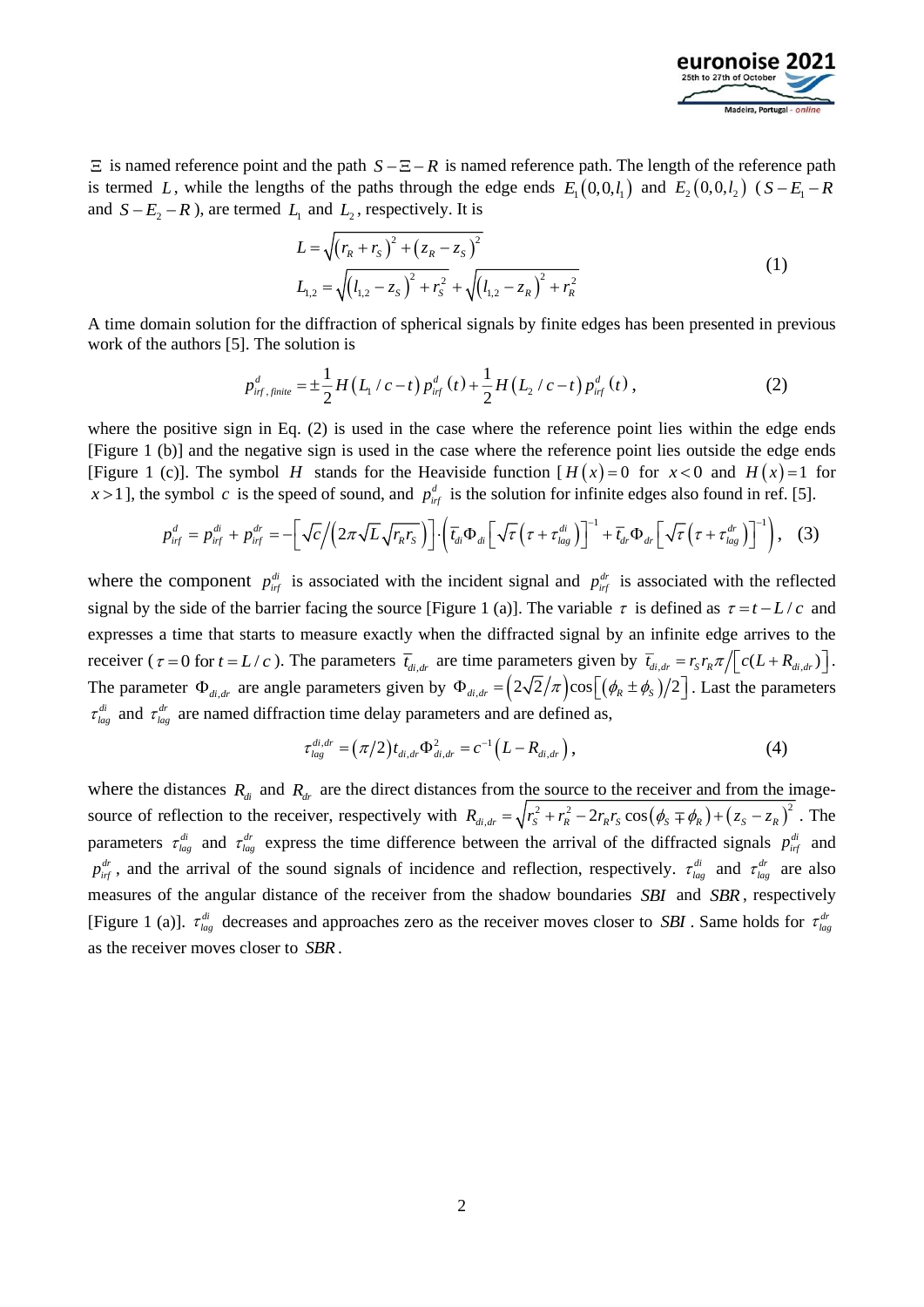



<span id="page-2-0"></span>Figure 1 – Geometry of the finite edge side view (a), top view with reference point on the edge (b), top view with reference point outside the edge (c). Location of the reference point is  $z_{\xi} = (z_{R}r_{S} + z_{S}r_{R})/(r_{S} + r_{R})$ . *u* is the arrival time of the paths  $S - \Psi_1 - R$  and  $S - \Psi_2 - R$ , respectively and c is the speed of sound.

#### <span id="page-2-1"></span>**3 Frequency Domain Solution**

In this section a frequency domain diffraction solution for finite edges is going to be derived as the Fourier transform of the presented time domain impulse response solution. The Fourier transform of the time domain formula [Eq. (2)] is defined as,

$$
\int_0^\infty e^{i\omega t} p_{\text{irf},\text{finite}}^d(t) dt , \qquad (5)
$$

where  $\omega$  is the angular frequency which is related to the ordinary frequency f as  $\omega = 2\pi f$ . For the study purposes the finite edge impulse response solution [Eq. (2)] is written in integral form,

$$
p_{\textit{inf.finite}}^d = \pm \frac{1}{2} \int_{L/c}^{L/c} \delta(t-u) \, p_{\textit{inf}}^d(u) \, du + \frac{1}{2} \int_{L/c}^{L_2/c} \delta(t-u) \, p_{\textit{inf}}^d(u) \, du \,, \tag{6}
$$

yields,

$$
p_{ij\ f,jinite}^{a} = \pm \frac{1}{2} \int_{L/c} \delta(t-u) p_{ij}^{a}(u) du + \frac{1}{2} \int_{L/c} \delta(t-u) p_{ij}^{a}(u) du , \qquad (6)
$$
\nwhere the integral variable *u* is defined in Figure 1 (b). Substituting Eq. (6) in Eq. (5) and also using Eq. (3)\nyields,\n
$$
P_{fin}^{d} = \pm q_{i}^{di} + q_{2}^{di} \pm q_{1}^{dr} + q_{2}^{dr} = \pm \frac{1}{2} \int_{0}^{\infty} \int_{L/c}^{L_{1}/c} e^{i\omega t} \delta(t-u) p_{ij}^{di}(u) du dt + \frac{1}{2} \int_{0}^{\infty} \int_{L/c}^{L_{2}/c} e^{i\omega t} \delta(t-u) p_{ij}^{di}(u) du dt + \frac{1}{2} \int_{0}^{\infty} \int_{L/c}^{L_{2}/c} e^{i\omega t} \delta(t-u) p_{ij}^{dr}(u) du dt.
$$
\n(7)\n
$$
\pm \frac{1}{2} \int_{0}^{\infty} \int_{L/c}^{L_{1}/c} e^{i\omega t} \delta(t-u) p_{ij}^{dr}(u) du dt + \frac{1}{2} \int_{0}^{\infty} \int_{L/c}^{L_{2}/c} e^{i\omega t} \delta(t-u) p_{ij}^{dr}(u) du dt.
$$

Equation (7) is a summation of four double integrals. Each integral is termed  $q_n^m$ , where the subscript *n* indicates the segment  $\Xi E_1(n=1)$  or the edge segment  $\Xi E_2(n=2)$  [\[Figure 1](#page-2-0) (b) and (c)]. The superscript indicates the corresponding component of  $p_{\text{inf}}^d(u)$  [Eq. (3)]. It is  $m = di$  for  $p_{\text{inf}}^{di}(u)$  and  $m = dr$  for  $p_{if}^{dr}(u)$ . It can be observed that the four integrals have similar form. In the following the integral  $q_1^{di}$  is going to be computed and the result will be similar for the rest integrals.

First, it is examined whether  $q_1^d$  is bounded. For that purpose, the Chaudhry and Zubair theorem [\[7\]](#page-9-5) is used. According to this theorem  $q_1^{di}$  [Eq. (7)] is bounded if the integral  $\int_{t/a}^{L_1/c} \int_{0}^{\infty} |e^{i\omega t} \delta(t-u) p_{if}^{di}(u)|$  $/c$  J $\rm 0$  $L_1/c$   $\int_0^\infty | \int_{a}^{b} \cot \sigma (t) \right)$  *di*  $\int_{L/c}^{L/c} \int_{0}^{\infty} \left| e^{i\omega t} \delta(t-u) p_{if}^{di}(u) \right| dt du$  is bounded. Indeed, the integral  $\int_{t_0}^{L_1/c} \int_0^{\infty} |e^{i\omega t} \delta(t-u) p_{if}^{di}(u)|$  $/c$  J $\rm 0$  $L_1/c$   $\int_0^\infty | \int_0^\infty \frac{1}{\omega t} \, \sigma(t) \, dt$  $\int_{L/c}^{L/c} \int_0^{\infty} \left| e^{i\omega t} \delta(t-u) p_{i\tau}^{di}(u) \right| dt du$  is equal to  $\int_{L/c}^{L/c} \left| p_{i\tau}^{di}(u) \right|$ /  $L_1/c$  *di*  $\int_{L/c}^{L/c} |p_{irf}^{di}(u)| du$ , which has been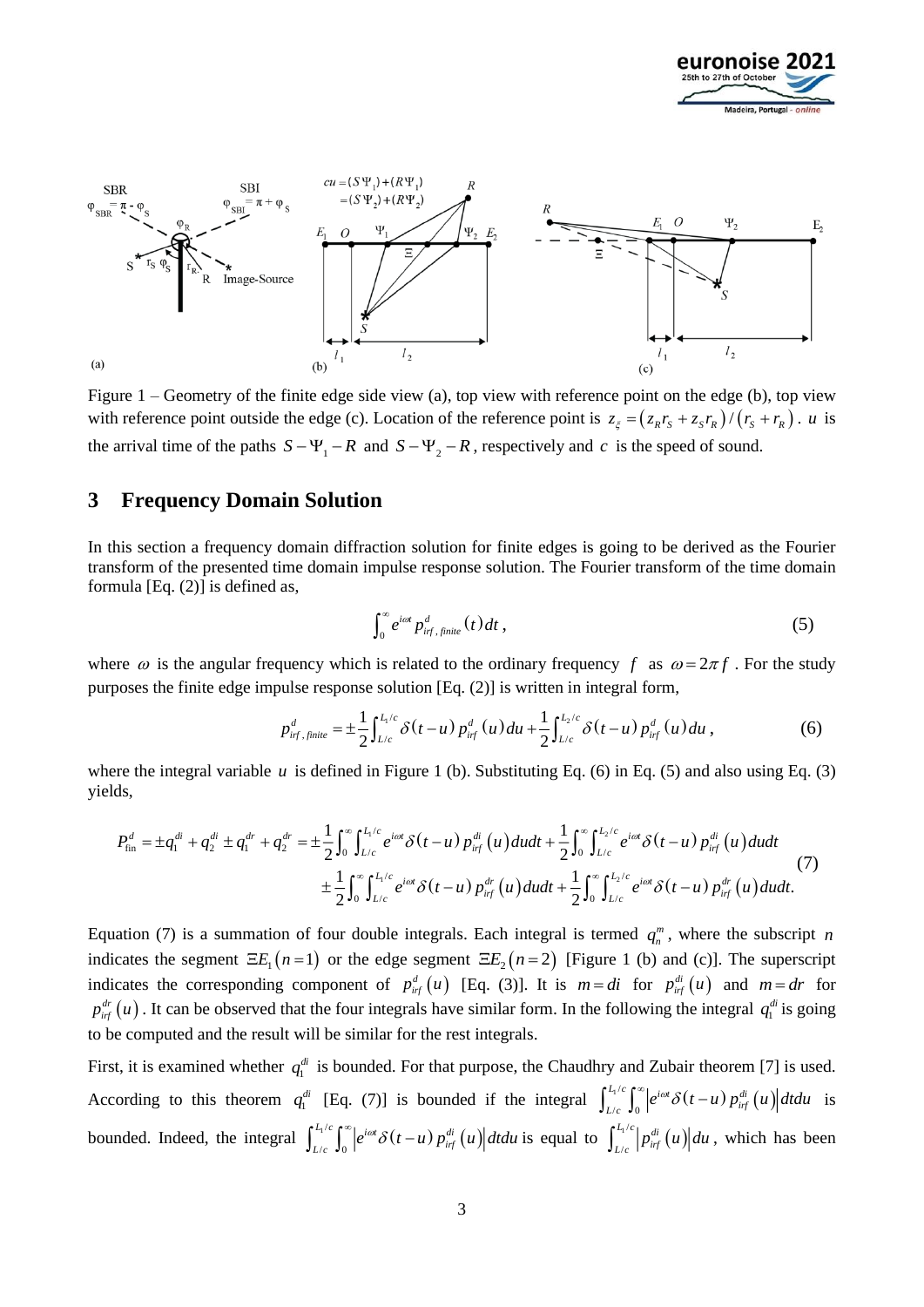

proven to be bounded in previous work of the authors [\[5\].](#page-9-3) Furthermore, according to Chaudhry and Zubair theorem  $q_1^d$  not only is bounded but the order of integration can change without affecting the result. Thus,  $q_1^{di}$  can be written as

$$
q_1^{di} = \frac{1}{2} \int_{L/c}^{L/c} \int_0^{\infty} e^{i\omega t} \delta(t - u) p_{if}^{di}(u) dt du = \frac{1}{2} \int_{L/c}^{L/c} e^{i\omega u} p_{if}^{di}(u) du , \qquad (8)
$$

The integral variable *u* is changed to  $\tau = u - L/c$  for reasons of simplicity. Substituting  $p_{\text{inf}}^{di}(u)$  from Eq. (3) in Eq. (8) and applying the variable change yields,

$$
q_1^{di} = \int_0^{\tau_1} e^{i\omega \tau} \left( c^{di} / 2 \right) \left[ \sqrt{\tau} \left( \tau + \tau_{lag}^{di} \right) \right]^{-1} d\tau, \ c^{di} = - \overline{t}_{di} \Phi_{di} e^{i\omega L/c} \sqrt{c} / \left( 2\pi \sqrt{L} \sqrt{r_s r_R} \right), \tag{9}
$$

where  $c^{di}$  is the constant part of  $q_1^{di}$  with respect to  $\tau$ . A parameter such as  $c^{di}$  will also appear in  $q_2^{di}$ . For  $q_1^{dr}$  and  $q_2^{dr}$  the counterpart of  $c^{dr}$  will be  $c^{dr} = -\bar{t}_{dr} \Phi_{dr} e^{i\omega L/c} \sqrt{c}/(2\pi\sqrt{L}\sqrt{r_s r_R})$ . respect to  $\tau$ . A parameter such as<br> $c^{dr} = -\overline{t}_{dr} \Phi_{dr} e^{i\omega L/c} \sqrt{c}/(2\pi\sqrt{L}\sqrt{r_s r_g})$  $\omega$ ect to  $\tau$ . A parameter such as c will also appear in  $q_2$ . For<br>=  $-\bar{t}_{dr}\Phi_{dr}e^{i\omega L/c}\sqrt{c}/(2\pi\sqrt{L}\sqrt{r_s r_R})$ . The integration in Eq. (9) is a summation of diffraction contributions coming from the segment  $\Xi E_1$ . The integration variable  $\tau$ represents the time difference between the arrival time u [\[Figure 1](#page-2-0) (b)] of the reradiation path  $S - \Psi_1 - R$ [\[Figure 1](#page-2-0) (b) and (c)] and the arrival time  $L/c$  [see Eq. (1)] of the reference path  $S - \Xi - R$ . Every value of  $\tau$  in  $[0, \tau_1]$  corresponds to one and only one edge point  $\Psi_1$  on the edge segment  $\Xi E_1$ . The lower limit  $\tau = 0$ of the integral of Eq. (9) corresponds to  $\Psi_1 \equiv \Xi$  and the upper limit  $\tau = \tau_1 = L_1/c - L/c$  corresponds to  $\Psi_1 \equiv E_1$ .

For  $\tau_1 \to \infty$  the integral  $q_1^{di}$  converges to its improper version which can be found in tables of integrals [\[8\],](#page-9-6)

$$
q_{1,\text{inf}}^{di} = \int_0^\infty \frac{1}{2} c^{di} \frac{e^{i\omega \tau}}{\sqrt{\tau} (\tau + \tau_{lag}^{di})} d\tau = \frac{1}{2} c^{di} \frac{\pi}{\sqrt{\tau_{lag}^{di}}} \times \left[1 - C \left(\sqrt{\frac{2}{\pi} \omega \tau_{lag}^{di}}\right) - S \left(\sqrt{\frac{2}{\pi} \omega \tau_{lag}^{di}}\right)\right] + \sin \left(\omega \tau_{lag}^{di}\right) \left[ C \left(\sqrt{\frac{2}{\pi} \omega \tau_{lag}^{di}}\right) - S \left(\sqrt{\frac{2}{\pi} \omega \tau_{lag}^{di}}\right)\right], (10)
$$
  
+ $i \cos \left(\omega \tau_{lag}^{di}\right) \left[ C \left(\sqrt{\frac{2}{\pi} \omega \tau_{lag}^{di}}\right) - S \left(\sqrt{\frac{2}{\pi} \omega \tau_{lag}^{di}}\right)\right] - i \sin \left(\omega \tau_{lag}^{di}\right) \left[ 1 - C \left(\sqrt{\frac{2}{\pi} \omega \tau_{lag}^{di}}\right) - S \left(\sqrt{\frac{2}{\pi} \omega \tau_{lag}^{di}}\right)\right] \right]$ 

where C is the cosine Fresnel integral and S is the sine Fresnel integral [\[9\].](#page-9-7) The components  $q_1^{d_i}, q_2^{d_i}, q_1^{d_r}$ , and  $q_2^{dr}$  can be substituted for their improper counterparts  $q_{1,\text{inf}}^{dr}$ ,  $q_{2,\text{inf}}^{dr}$ ,  $q_{1,\text{inf}}^{dr}$ , and  $q_{2,\text{inf}}^{dr}$  in Eq. (7) to yield the frequency diffraction formula for infinite edges [\[6\].](#page-9-4) To the best of the authors' knowledge the definite integral of Eq. (9) cannot be found either in existing tables or by using symbolic math software. An analytical calculation for  $q_1^{di}$  [Eq. (9)] is derived in the following.

To derive a solution for  $q_1^{di}$  its integrand function will be approximated by an analytical approximation whose integral is known. For  $\tau_1 \le 10^{-8}$  the integrand function will be approximated as a whole in  $[0, \tau_1]$ , while for  $\tau_1 > 10^{-8}$  a piecewise approximation will be used. For the piecewise approximation the interval of integration  $[0, \tau_1]$  is separated to subintervals. The subintervals are:<br> $[0,10^{-8}]$ ... $[10^{j-9}, 10^{j-8}]$ ... $[10^{k-9}, \tau_1]$ ,  $j = 0,1..k$  for  $\tau_1 > 10^{-7}$  and  $[0,10^{-8}]$ ,  $[10^{-8}, \tau_1]$  for  $\tau_1 \le 10^{-7}$ . The total result for  $q_1^{di}$  is the integral of the analytical approximation for  $\tau_1 \le 10^{-8}$ , while for  $\tau_1 > 10^{-8}$  it comes from the summation of the result of integration in each subinterval. The contribution of a subinterval to the total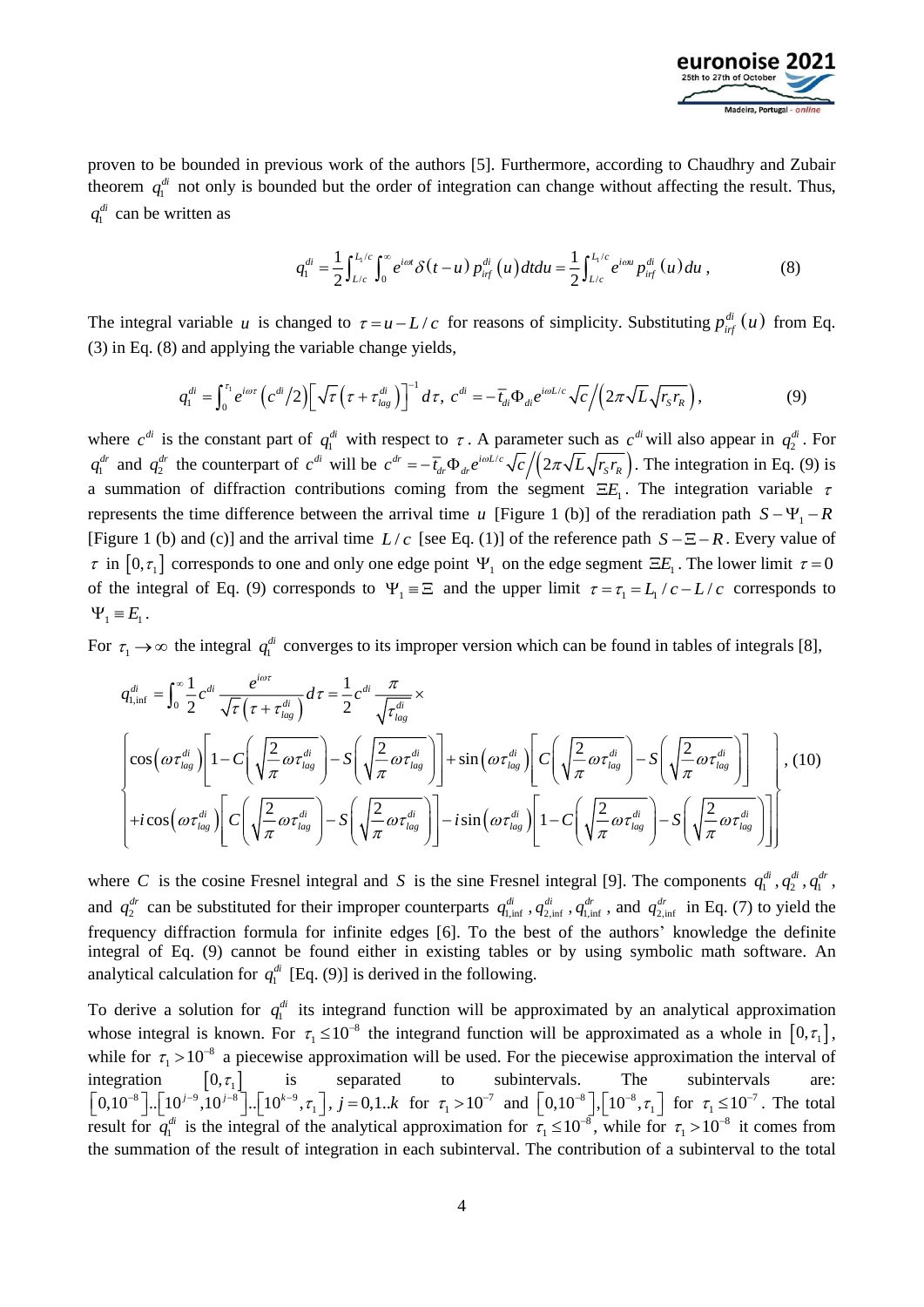

result is termed  $Q_{n,j}^m$ , where the superscript is as in  $q_n^m$ ,  $m = di$  or  $m = dr$ . In the subscript of  $Q_{n,j}^m$ , the first digit "n" represents, as for  $q_n^m$ , the segment  $\Xi E_1$  (with  $n=1$ ) or the segment  $\Xi E_2$  ( $n=2$ ) of the edge [\[Figure 1](#page-2-0) (b) and (c)] and the second digit represents the number of integration interval which is  $j = 0$  for  $\left[0,10^{-8}\right]$ ,  $j = 1$  for  $\left[10^{-8}, 10^{-7}\right]$  and so on.

For  $\tau_1 \leq 10^{-8}$  the Fourier term  $e^{i\omega\tau}$  in Eq. (9) can be approximated as  $e^{i\omega\tau} \approx 1 + \omega\tau$ . This approximation is used up to  $f = 10^4$  Hz. To maintain high accuracy for higher frequencies, the first segment would be  $\left[0,10^{-9}\right]$  or smaller. For  $\tau_1 > 10^{-8}$  the factor  $1/\sqrt{\tau}$  in the subintervals  $\left[0,10^{-8}\right]$ ... $\left[10^{j-9},10^{j-8}\right]$ ... $\left[10^{k-9},\tau_1\right]$  is approximated as,

$$
1/\sqrt{\tau} \simeq \left(a_j e^{b_j \tau} + c_j e^{d_j \tau}\right) / \sqrt{10^{j-9}} \tag{11}
$$

where the parameters  $a_j$ ,  $b_j$ ,  $c_j$ ,  $d_j$  are least squares coefficients and their values for every subdomain are given in Table 1. The approximation of Eq. (11) yields very small error for every subdomain  $\left[10^{j-9}, 10^{j-8}\right]$ . For the case where the largest error occurs  $(j=5)$  the least squares fitting yields  $R^2 = 0.999$  and *RMSE* = 0.004 which implies excellent accuracy.

<span id="page-4-0"></span>

| $\overline{J}$ | $a_i$             | $b_i$                | $c_i$             | $d_i$                                          |
|----------------|-------------------|----------------------|-------------------|------------------------------------------------|
| $\mathbf{1}$   | 0.886925464374122 | $-77610000$          | 0.598457139494409 | $-6643300$                                     |
| 2              | 0.896331776107598 | -7761945.36818933    | 0.594803743968482 | -654143.784748116                              |
| 3              | 0.904712433836298 | -778713.444368833    | 0.591159139220784 | -64311.9038662154                              |
| $\overline{4}$ | 0.878062270580339 | -75524.7707578675    | 0.586271081481262 | -6347.12255347972                              |
| 5              | 0.876009124026327 | -7358.69387190255    | 0.578883399646992 | -621.592326306155                              |
| 6              | 0.875573698167825 | -735.152715751881    | 0.578631014255657 | -62.1098100561987                              |
| $\overline{7}$ | 0.875610800811663 | -73.5226395039242    | 0.578656737686179 | -6.21147099770718                              |
| 8              | 0.875678813745594 | -7.35314141360905    | 0.578686800205807 | -0.621206386779095                             |
| 9              | 0.875611245787398 | $-0.735244875671642$ | 0.578666941955575 | $\overline{\phantom{0}}$<br>0.0621166979493215 |
|                |                   |                      |                   |                                                |

Table 1. Coefficients of Eq. (11) and of Eq. (12).

The approximation of Eq. (11) has been done up to  $j = 9$ . That is because: (i) the integral  $q_1^{di}$  has converged to its infinite value  $q_1^{di} \approx 0.99 q_{1,inf}^{di}$  after  $\tau_1 = 1$ ,  $j = 8$  for all frequencies up to  $10^4$  Hz, receiver and source locations. (ii) In practical problems, the reradiation time  $\tau_1$  does not exceed 10<sup>-4</sup> s which corresponds to  $j = 4$ .

Taking into account both approximations for  $\tau_1 \le 10^{-8}$  and for  $\tau_1 > 10^{-8}$  the total result for  $q_1^{di}$  is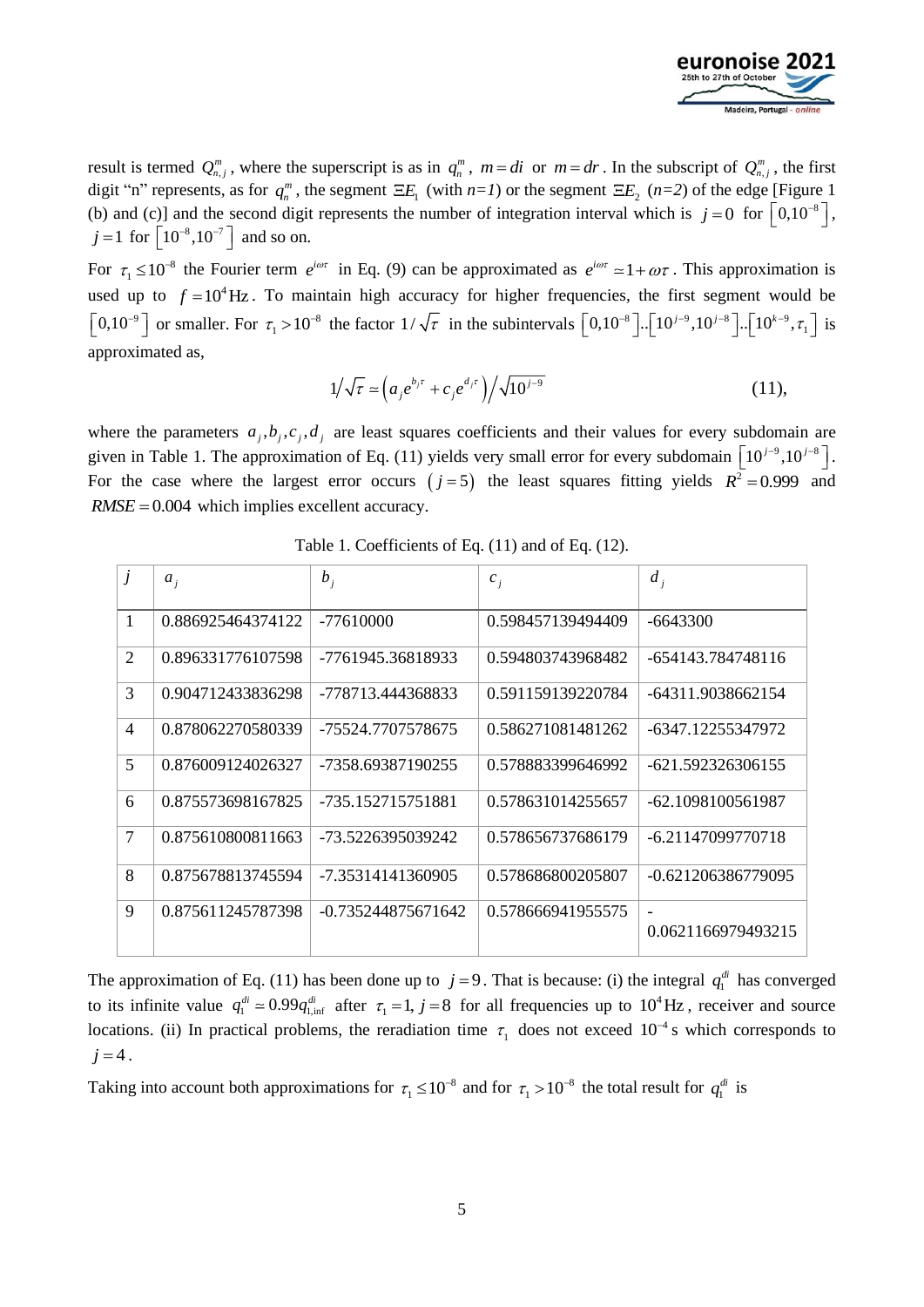

$$
q_{1}^{di} = \frac{1}{2} c^{di} \begin{cases} Q_{1,0}^{di} & , \tau_{1} \le 10^{-8} \\ Q_{1,0}^{di}|_{10^{-8}} + \sum_{j=1}^{k} Q_{1,j}^{di} & , \tau_{1} > 10^{-8} \end{cases}
$$
  
\n
$$
Q_{1,0}^{di} = \frac{2}{\sqrt{\tau_{lag}^{di}}} \arctan \left( \sqrt{\frac{\tau_{1}}{\tau_{lag}^{di}}} \right) + \frac{2\omega i}{\sqrt{\tau_{lag}^{di}}} \left[ \sqrt{\tau_{1} \tau_{lag}^{di}} - \tau_{lag}^{di} \arctan \left( \sqrt{\frac{\tau_{1}}{\tau_{lag}^{di}}} \right) \right], x = \begin{cases} \tau_{1} \text{ for } \tau_{1} \le 10^{-8} \\ 10^{-8} \text{ for } \tau_{1} > 10^{-8} \end{cases}
$$
  
\n
$$
Q_{1,j}^{di} = -a_{j} N \left( x, \tau_{lag}^{di}, b_{j}, \omega \right) + a_{j} N \left( 10^{j-9}, \tau_{lag}^{di}, b_{j}, \omega \right) \right), x = \begin{cases} 10^{j-8} \text{ for } j < k \\ \tau_{1} \text{ for } j = k \end{cases}
$$
  
\n
$$
k = \begin{cases} \text{floor} \left[ \log_{10}(\tau_{1}) \right] + 9, \ \tau_{1} \ne 10^{-8}, 10^{-7} ... \\ \text{floor} \left[ \log_{10}(\tau_{1}) \right] + 8, \ \tau_{1} = 10^{-8}, 10^{-7} ... \\ \end{cases} \text{floor}(x) \equiv \text{lowest integer close to } x
$$

where  $a_j, b_j, c_j, d_j$  are coefficients that can be found i[n Table 1](#page-4-0) and N is the following function,

$$
N(x, \tau_{lag}^{di,dr}, 10^{j-9}, \omega) = e^{g-s} E_{int}(g) = \begin{cases} e^{g-s} E_1(g) & , |g| < 200 \\ \frac{e^{-s}}{g} & , |g| > 200 \end{cases}
$$
  
\n
$$
g = -\left(x + \tau_{lag}^{di,dr}\right) \left(10^{j-9} + i\omega\right), \quad s = -x \left(10^{j-9} + i\omega\right)
$$
 (13)

where  $E_{int}$  is the exponential integral  $E_{int} = \int_{1}^{\infty} e^{-gt}/t dt$ , of complex argument *g* [\[9\].](#page-9-7) The function "*N* " [Eq. (12)] expresses a multiplication of an exponential component (becomes very large in magnitude as the magnitude of *g* increases) and an exponential integral component (becomes very small in magnitude as the magnitude of *g* increases). For large  $|g|$  the multiplication may be impossible to implement using existing hardware since it may require a very large number of digits. To deal with this issue the exponential integral is approximated by function N, for  $|g| > 200$ , with the first term of its asymptotic expansion, namely,  $E_{int} \approx e^{-g}/g$  [\[9\].](#page-9-7) The multiplication becomes  $e^{g-s} E_{int}(g) = e^{g-s} \cdot e^{-g}/g = e^{-g}/g$  and can be easily calculated. The value 200 for the magnitude of  $g$  is so large that there is no loss in accuracy.

## **4 Accuracy of the frequency domain solution**

The accuracy of the present solution is determined by comparisons with the well-established integral solution of Svensson et al. [\[3\].](#page-9-1) For the comparison purposes the following parameter is introduced,

$$
error = 100\left(\left|P_{\text{fin}}^d\right| - \left|P_s\right|\right)\left(1/\left|P_s\right|\right),\tag{14}
$$

where the symbol  $P_s$  is referred to the Svensson et al. solution [\[3\].](#page-9-1) Results for the *error* parameter of Eq. (14) are discussed for the case where the reference point lies on the edge or outside the edge [\[Figure 1](#page-2-0) (b) and (c), respectively].

For both cases, the behavior of *error* has been studied with respect to the parameter *kL* , which expresses the length of the reference path normalized by the wavelength  $(k = \omega/c = 2\pi/\lambda$  is the wavenumber where  $\lambda$  is the wavelength), the parameters  $c\tau_1/L$  and  $c\tau_2/L$  (i.e. the arrival times of diffraction from the two edge ends normalized by the arrival time of the reference path  $L/c$ ), and the parameters  $\tau_{lag}^{di}$  and  $\tau_{lag}^{dr}$  [Eq. (4)].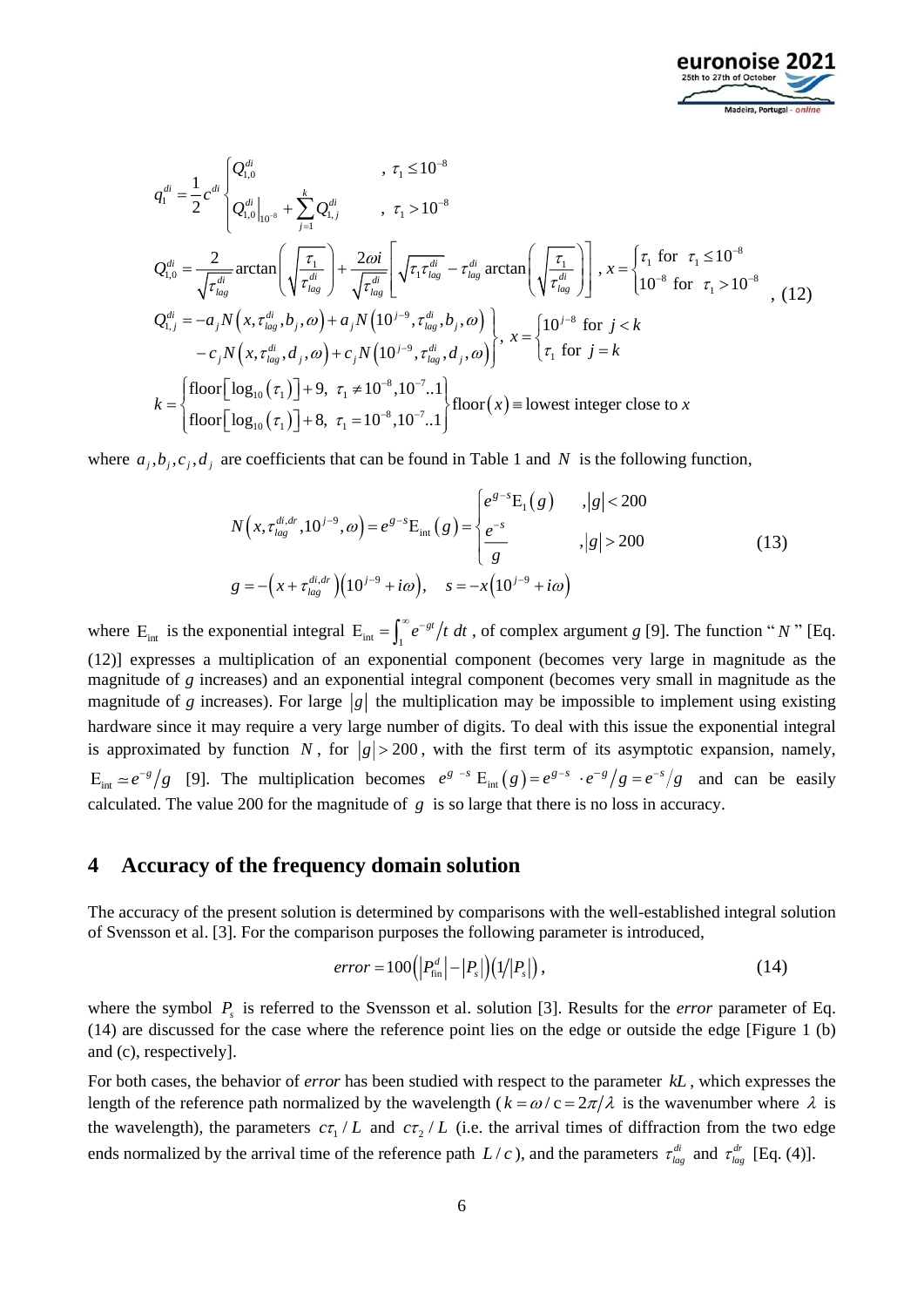

When the reference point lies on the edge [\[Figure 1](#page-2-0) (b)], the error parameter has been found to be large for small values of *kL*, *kL* < 2 (i.e., small frequencies or a source and a receiver located close to the edge). Furthermore, it has been observed that, from all receiver locations the largest values for error occur for  $\tau_{lag}^{di} = \tau_{lag}^{dr}$  when the receiver is far from both shadow boundaries. For  $kL = 2$ ,  $\tau_{lag}^{di} = \tau_{lag}^{dr}$ , and  $\tau_1 = 0$  ( $E_1 \equiv \Xi$ ) the error increases as  $c\tau_2/L$  increases (i.e. as the edge end  $E_2$  moves far from the reference point  $\Xi$ ). Similar results occur if both  $\tau_1$  and  $\tau_2$  are increased simultaneously  $(\tau_1 = \tau_2)$ . The maximum error is 9.22%, occurs for small values of  $c\tau_2/L$  and drops thereafter. For larger values of kL error drops. For kL > 7 the error is less than 5%. For all values kL error drops as the receiver moves closer *SBI* or to *SBR* ( $\tau_{lag}^{dr} \to 0$  or  $\tau_{lag}^{di} \rightarrow 0$ , respectively) being less than 5% for  $kL = 2$  and less than 2% for  $kL = 7$ .

When the reference point is located outside the edge [\[Figure 1](#page-2-0) (c)],  $E<sub>1</sub>$  lies on the right side of the reference point [\[Figure 1](#page-2-0) (c)] and cannot move further from the location of  $E_2(\tau_1 < \tau_2)$ . Two cases for  $E_2$  are considered (i) The case where  $E_2$  moves to infinity and the edge becomes semi-infinite. In this case error is less than 10% for  $kL \ge 7$  and  $c\tau_1 / L \le 0.06$  and drops to 5% for  $kL \ge 50$  and  $c\tau_1 / L \le 0.06$ . Error has been reported to grow very fast for all kL when  $\tau_1$  increases beyond  $c\tau_1/L = 0.06$ . (ii) The case where the location of  $E_2$  remains bounded. In this case error is less than 10% for  $c\tau_2/L < 0.1$  (i.e., when a finite edge is small compared to the source and the receiver radial distances  $r_s$ ,  $r_R$  from the edge) irrespective of  $kL$ .

#### **5 Convergence to the infinite edge solution**

In this section, the convergence of the presented finite edge solution to the infinite edge solution as the length of the edge increases is investigated and proper limits after which one can handle the finite edge diffraction problem using the infinite edge solution are determined.

When the reference point is located on the edge [\[Figure 1](#page-2-0) (b)], both edge ends  $E_1$  and  $E_2$  may extend to infinity  $(l_1 \rightarrow -\infty, l_2 \rightarrow \infty$  and thus  $\tau_1, \tau_2 \rightarrow \infty$ ). In that case, as shown in section [3,](#page-2-1) the four integral components of  $P_{fin}^d$  namely,  $q_1^{di}, q_2^{di}, q_1^{dr}, q_2^{dr}$  [Eq. (7)] converge to their infinite counterparts  $q_{1,\text{inf}}^{d}$ ,  $q_{2,\text{inf}}^{d'}$ ,  $q_{2,\text{inf}}^{d'}$  [Eq. (10)] and thus  $P_{\text{fin}}^d$  converges to  $P_{\text{inf}}^d$  (where  $P_{\text{inf}}^d$  stands for the infinite edge solution of ref. [\[6\]\)](#page-9-4). Let  $\tau_{\text{inf}}^d$  be a critical value of  $\tau_1$  and  $\tau_2$  so that if  $\tau_1, \tau_2 \geq \tau_{\text{inf}}^d$ , then  $P_{\text{fin}}^d$  is almost equal to  $P_{\text{inf}}^d$ . Also, let  $\tau_{1,\text{inf}}^d$  be a critical value of  $q_1^{d_i}$  so that if  $\tau_1 \geq \tau_{1,\text{inf}}^{d_i}$ , then  $q_1^{d_i}$  is almost equal to  $q_{1,\text{inf}}^{d_i}$ . Similar to  $\tau_{1,\text{inf}}^{di}$ , the critical values  $\tau_{1,\text{inf}}^{dr}, \tau_{2,\text{inf}}^{dr}, \tau_{2,\text{inf}}^{dr}$  are defined for  $q_2^{di}, q_1^{dr}, q_2^{dr}$ . For  $P_{\text{fin}}^{d}$  to be almost equal to  $P_{\text{inf}}^{d}$ , all integral components  $q_1^{di}, q_2^{di}, q_1^{dr}, q_2^{dr}$  should be almost equal to  $q_{1,\text{inf}}^{di}, q_{2,\text{inf}}^{di}, q_{1,\text{inf}}^{dr}, q_{2,\text{inf}}^{dr}$ . Thus, the value  $\tau_{\text{inf}}^d$ should be equal to the largest of  $\tau_{1,\text{inf}}^{d_i}$ ,  $\tau_{2,\text{inf}}^{d_i}$ , and  $\tau_{2,\text{inf}}^{d_i}$ . In the following, the calculation of the critical values  $\tau_{1,\text{inf}}^{di}$ ,  $\tau_{1,\text{inf}}^{dr}$ ,  $\tau_{2,\text{inf}}^{di}$ , and  $\tau_{2,\text{inf}}^{dr}$  is shown.

The definition of  $\tau_{1,\text{inf}}^{di}$  is expressed as,

$$
\left| q_1^{di} - q_{1,\inf}^{di} \right| \le \nu \left| q_{1,\inf}^{di} \right|, \text{ for every } \tau_1 \ge \tau_{1,\inf}^{di}, \tag{15}
$$

where v is an accuracy factor  $(\nu \to 0)$ . It is observed that the parameter  $c^{di}/2$ , which is independent of  $\tau_1$ , is common in  $q_1^{di}$  and  $q_{1,\text{inf}}^{di}$  [see Eqs. (9) and (10)] and can be dropped from Eq. (15). Thus, an equivalent definition of  $\tau_{1,\text{inf}}^{di}$  is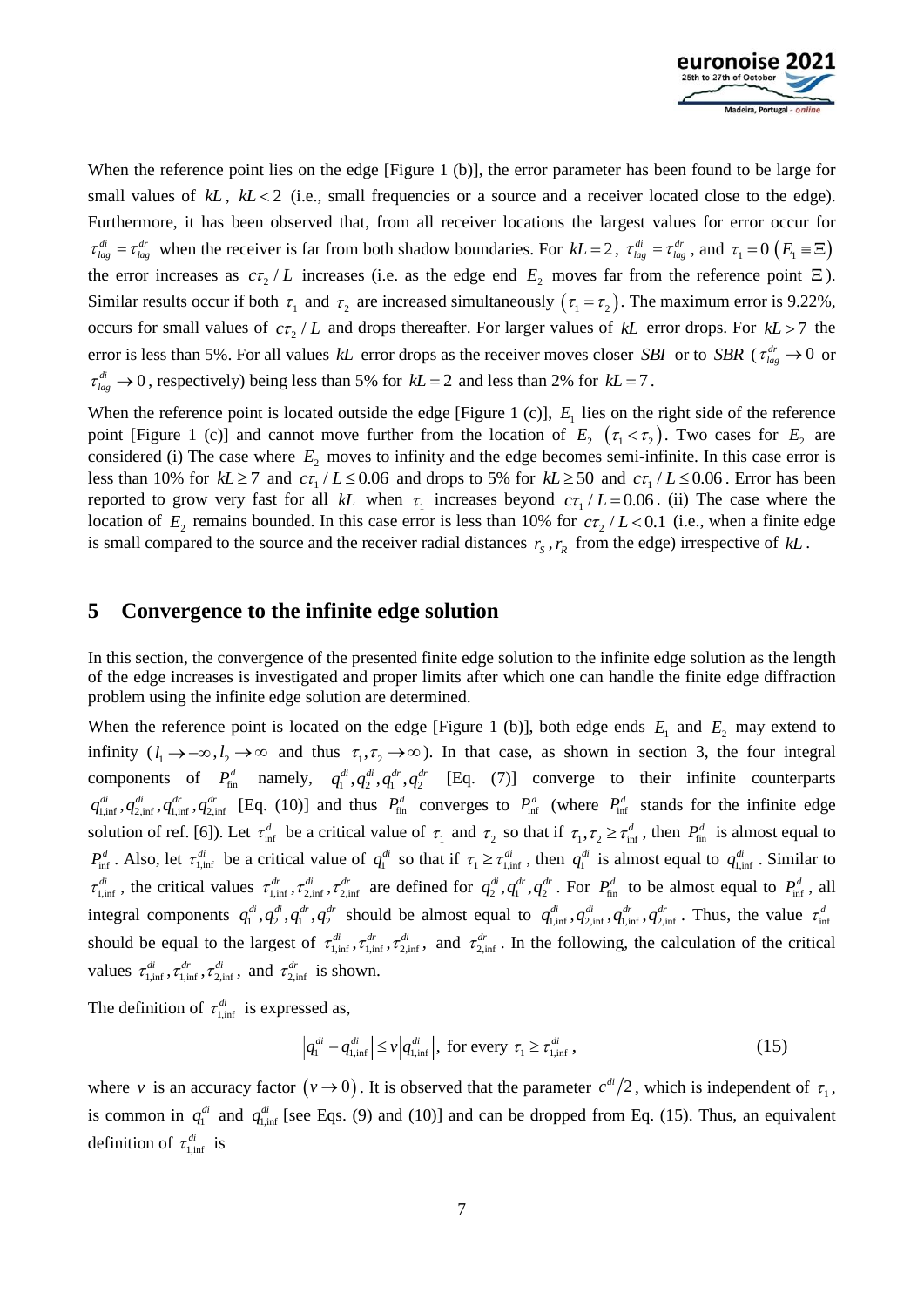

$$
\left| q_1^{di} \right|_n - q_{1,\inf}^{di} \left|_{n} \right| \leq v \left| q_{1,\inf}^{di} \right|_n \left| \right|, \text{ for every } \tau_1 \geq \tau_{1,\inf}^{di}
$$
\n
$$
q_1^{di} \left|_{n} = 2q_1^{di} / c^{di}, \quad q_{1,\inf}^{di} \right|_n = 2q_{1,\inf}^{di} / c^{di}
$$
\n(16)

where  $q_1^{di}$  $q_1^{di}\Big|_n$  and  $q_{1,\inf}^{di}$  $q_{1,\text{inf}}^{di}$  are the components  $q_1^{di}$  and  $q_{1,\text{inf}}^{di}$  normalized with their common factor  $c^{di}/2$ . The parameter  $\tau_{1,\text{inf}}^{di}$  can be calculated based on Eq. (16). As shown in [Figure](#page-8-0) 2 (a),  $\tau_{1,\text{inf}}^{di}$  is the greatest value of  $\tau_1$  in the graph of  $|q_1^{di} - q_{1,\text{inf}}^{di}|$  for which  $|q_1^{di}|_n - q_{1,\text{inf}}^{di}|_n = v|q_{1,\text{inf}}^{di}|$  $q_1^{di} \big|_n - q_{1,\inf}^{di} \big|_n \big| = v \big| q_{1,\inf}^{di} \big|_n \big|$ . Both  $q_1^{di}$  $q_1^{di}\Big|_n$  and  $q_{1,\text{inf}}^{di}$  $q_{1,\text{inf}}^{di}$  are functions of two variables, the angular frequency  $\omega$  and the diffraction time delay  $\tau_{lag}^{di}$  [see Eq. (3)] and thus  $\tau_{1,inf}^{di}$  is also a function of these variables. Note here, that the dependence of  $\tau_{1,\text{inf}}^{di}$  on the source and receiver locations is described by  $\tau_{lag}^{di}$  which is a function of all 6 coordinates of the source and the receiver [see Eq. (4)].

Numerical calculation of  $\tau_{1,\text{inf}}^{di}$  based on Eq. (16) has been carried out on a 100x100 grid of pairs  $(f, \tau_{lag}^{di})$ [for  $v = 5\%$  in Eq. (16)] and the result is shown in [Figure](#page-8-1) 3 (a). The frequency in Figure 3 (a) ranges from  $f = 10$ Hz to  $f = 10^4$  Hz and the diffraction time delay ranges from  $\tau_{lag}^{di} = 10^{-8}$  s to  $\tau_{lag}^{di} = 10^{-1}$  s. The selected range for  $\tau_{lag}^{di}$  corresponds to all the possible combination of source and receiver. The values of  $\tau_{1,inf}^{di}$  in [Figure](#page-8-1) 3 (a) can be approximated with very good accuracy using least squares fitting. The result is the following equation:

$$
\tau_{1,\text{inf}}^{di} = \exp\left(A_1 + A_5 \ln\left(\tau_{lag}^{di}\right) \ln\left(\omega\right) + A_4 \left[\ln\left(\tau_{lag}^{di}\right)\right]^2 + A_5 \ln\left(\omega\right) \ln\left(\tau_{lag}^{di}\right) + A_6 \left[\ln\left(\omega\right)\right]^2\right) \left(\tau_{lag}^{di}\right)^{A_2}\left(\omega\right)^{A_3}\right]
$$
\n
$$
A_1 = 1.7526, \ A_2 = 0.5567, \ A_3 = -0.3949, \ A_4 = -0.0101, \ A_5 = -0.0213, \ A_6 = -0.0132, \text{ for } \nu = 5\%
$$
\n(17)

The approximation of Eq. (17) is highly accurate yielding  $R^2 = 0.9962$  and  $RMSE = 0.1831$  and can be used to estimate  $\tau_{1,\text{inf}}^{di}$  without calculating  $q_1^{di}$ . [Figure](#page-8-1) 3 (b) depicts the calculation of  $\tau_{1,\text{inf}}^{di}$  using Eq. (17) on the same grid of pairs  $(f, \tau_{lag}^{di})$  that has been used for [Figure](#page-8-1) 3 (a). Good agreement is observed between the two figures.

The calculation of  $\tau_{1,\text{inf}}^{d'}$ ,  $\tau_{2,\text{inf}}^{d'}$  is similar to that of  $\tau_{1,\text{inf}}^{d'}$ . The critical value  $\tau_{\text{inf}}^{d'}$  is found as the maximum of these values. Numerical investigation has shown that if  $\tau_{lag}^{di} > \tau_{lag}^{dr}$ , then  $\max(\tau_{l,inf}^{di}, \tau_{l,inf}^{dr}) = \tau_{l,inf}^{di}$ .

When the reference point is located outside the edge [\[Figure 1](#page-2-0) (c)],  $E_2$  may move to infinity ( $l_2 \rightarrow \infty$  and thus  $\tau_2 \to \infty$ ) and the edge end  $E_1$  may approach the location of the reference point  $E$  ( $l_1 \to z_\xi^+$  and thus  $\tau_1 \to 0$ ). In this case, the components  $q_2^{di}$  and  $q_2^{dr}$  of  $P_{fin}^d$  converge to their infinite counterparts  $q_{2,inf}^{di}$  and  $q_{2,\text{inf}}^{d'}$  while the components  $q_1^{d'}$  and  $q_1^{d'}$  go to zero. As a result, the finite edge solution  $P_{\text{fin}}^d$  converges to  $P_{\text{inf}}^d/2$ . In this case, in addition to  $\tau_{\text{inf}}^d$ , another critical value needs to be determined. Let  $\tau_{\text{zero}}^d$  be a critical value of  $\tau_1$  so that if  $\tau_1 \leq \tau_{\text{zero}}^d$  and  $\tau_2 \geq \tau_{\text{inf}}^d$  then  $P_{\text{fin}}^d$  is almost equal to  $P_{\text{inf}}^d/2$ . Also, let  $\tau_{\text{1,zero}}^{di}$  and  $\tau_{\text{1,zero}}^{dr}$  be critical values of  $\tau_1$  so that if  $\tau_1 \leq \tau_1^d$  and  $\tau_1 \leq \tau_1^d r_2$ , then  $q_1^{d'}$  and  $q_1^{d'}$  are insignificant compared to  $q_{1,\text{inf}}^{d'}$ and  $q_{1,\text{inf}}^{d'}$ , respectively. For  $P_{\text{fin}}^d$  to be almost equal to  $P_{\text{inf}}^d/2$ , both  $q_1^{d'}$  and  $q_1^{d'}$  should be insignificant and thus,  $\tau_{\text{zero}}^d$  is chosen as the lesser between the critical values of  $\tau_{\text{1,zero}}^{di}$  and  $\tau_{\text{1,zero}}^{dr}$ . In the following, the calculation of the critical values  $\tau_{1,\text{zero}}^{di}$  and  $\tau_{1,\text{zero}}^{dr}$  is shown.

The definition of  $\tau_{1,\text{zero}}^{di}$  can be expressed as: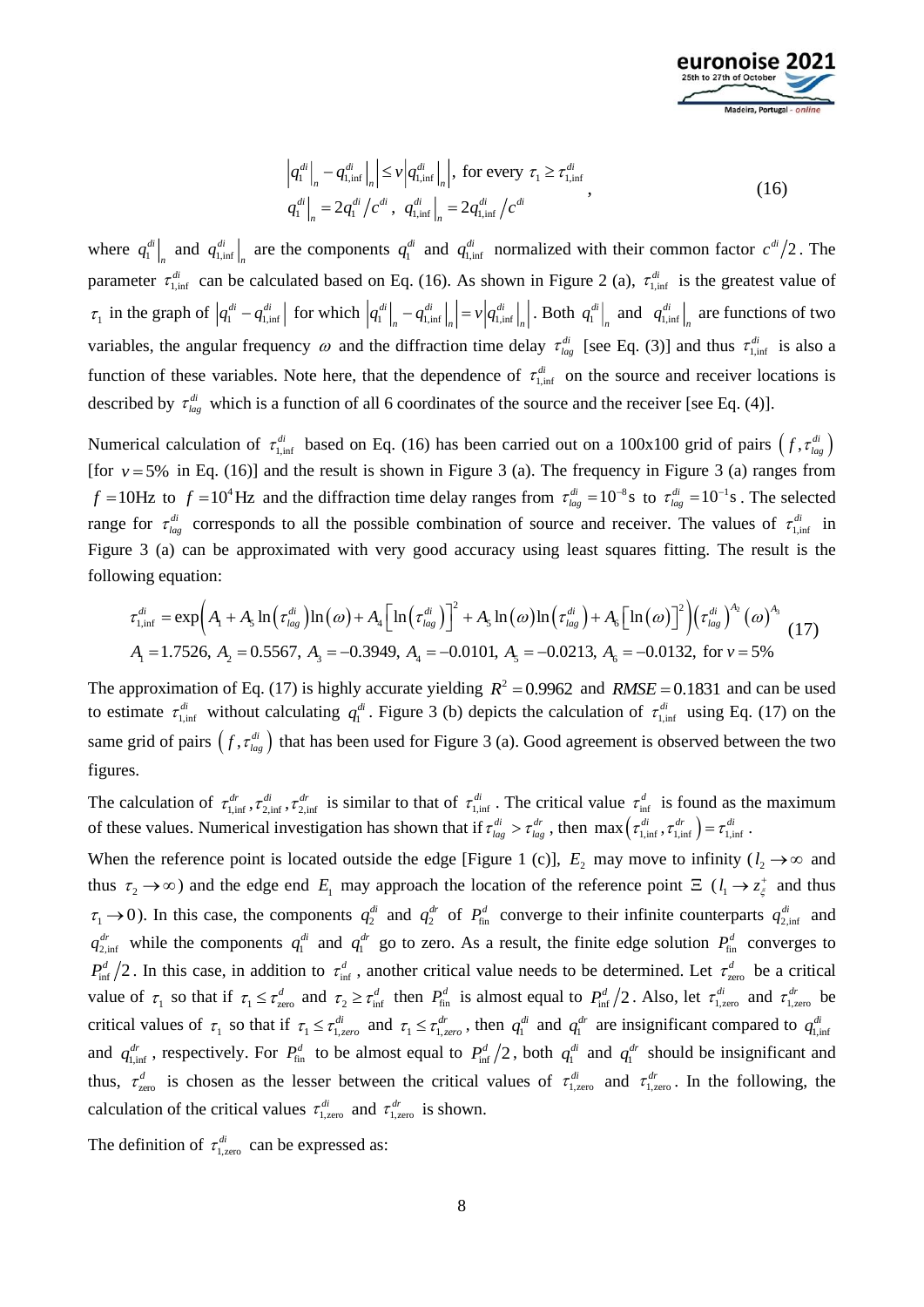

$$
\left|q_1^{di} - q_{1,\inf}^{di}\right| \le h \left|q_{1,\inf}^{di}\right|, \text{ for every } \tau_1 \le \tau_{1,\text{zero}}^{di},\tag{18}
$$

where *h* is a real number that approaches unity  $(h \rightarrow 1)$ . The normalization that has been applied to Eq. (16) can be also applied to Eq. (18) to yield,

$$
\left|q_1^{di}\right|_n - q_{1,\inf}^{di}\left|_n\right| \le h\left|q_{1,\inf}^{di}\right|_n, \text{ for every } \tau_1 \le \tau_{1,\text{zero}}^{di},\tag{19}
$$

The parameter  $\tau_{1,\text{zero}}^{di}$  can be found based on Eq. (19). As shown in [Figure](#page-8-0) 2 (b),  $\tau_{1,\text{zero}}^{di}$  is the lowest value of  $\tau_1$  in the graph of  $|q_1^{di} - q_{1,\text{inf}}^{di}|$  for which  $|q_1^{di}|$   $-q_{1,\text{inf}}^{di}|$   $| = h|q_{1,\text{inf}}^{di}|$  $q_1^{di}\Big|_n - q_{1,\text{inf}}^{di}\Big|_n = h\Big|q_{1,\text{inf}}^{di}\Big|_n\Big|$ . Similar to  $\tau_{1,\text{inf}}^{di}$ ,  $\tau_{1,\text{zero}}^{di}$  is a function of frequency and  $\tau_{lag}^{di}$ . Numerical calculation of  $\tau_{1,zero}^{di}$  based on Eq. (19) (for  $h = 95\%$ ) has been done on the same 100x100 grid of  $(f, \tau_{lag}^{di})$ . The result is shown in [Figure 4](#page-9-8) (a). Similar to  $\tau_{1,inf}^{di}$ , the values of  $\tau_{1,zero}^{di}$  in [Figure 4](#page-9-8) (a) can be approximated with very good accuracy using least squares fitting. The result is the following equation:

$$
\tau_{1,\text{zero}}^{di} = \exp\left(B_1 + B_5 \ln\left(\tau_{lag}^{di}\right) \ln\left(\omega\right) + B_4 \left[\ln\left(\tau_{lag}^{di}\right)\right]^2 + B_5 \ln\left(\omega\right) \ln\left(\tau_{lag}^{di}\right) + B_6 \left[\ln\left(\omega\right)\right]^2\right) \left(\tau_{lag}^{di}\right)^{B_2}\left(\omega\right)^{B_3}
$$
\n
$$
B_1 = -6.8972, \ B_2 = 0.4596, \ B_3 = -0.6390, \ B_4 = -0.0370, \ B_5 = -0.0716, \ B_6 = -0.0303, \text{ for } h = 95\%
$$
\n(20)

The approximation of Eq. (20) yields very good accuracy ( $R^2 = 0.9932$  and  $RMSE = 0.2850$ ). Equation (20) can be used to estimate  $\tau_{1,zero}^{di}$  without calculating the solution  $q_1^{di}$  for a given frequency f and  $\tau_{lag}^{di}$ . [Figure 4](#page-9-8) (b) depicts the calculation of  $\tau_{1,\text{zero}}^{di}$  using Eq. (17) on the same grid of pairs  $(f, \tau_{lag}^{di})$  that has been used for [Figure 4](#page-9-8) (a). Good agreement is observed between the two figures.

The calculation of  $\tau_{1,\text{zero}}^{dr}$  is similar to that of  $\tau_{1,\text{zero}}^{dr}$ . The critical value  $\tau_{\text{zero}}^{d}$  is found as the minimum between these values. Numerical investigation has shown if  $\tau_{lag}^{di} > \tau_{lag}^{dr}$ , then  $\min(\tau_{1,\text{zero}}^{di}, \tau_{1,\text{zero}}^{dr}) = \tau_{1,\text{zero}}^{dr}$ .



<span id="page-8-0"></span>



<span id="page-8-1"></span>[Figure](#page-8-0) 3 – Contours of  $\tau_{1,\text{inf}}^{\text{di}}$  calculated numerically by solving the equality in Eq. (16) as shown in Figure 2 (a) and directly by Eq.  $(17)$  (b).